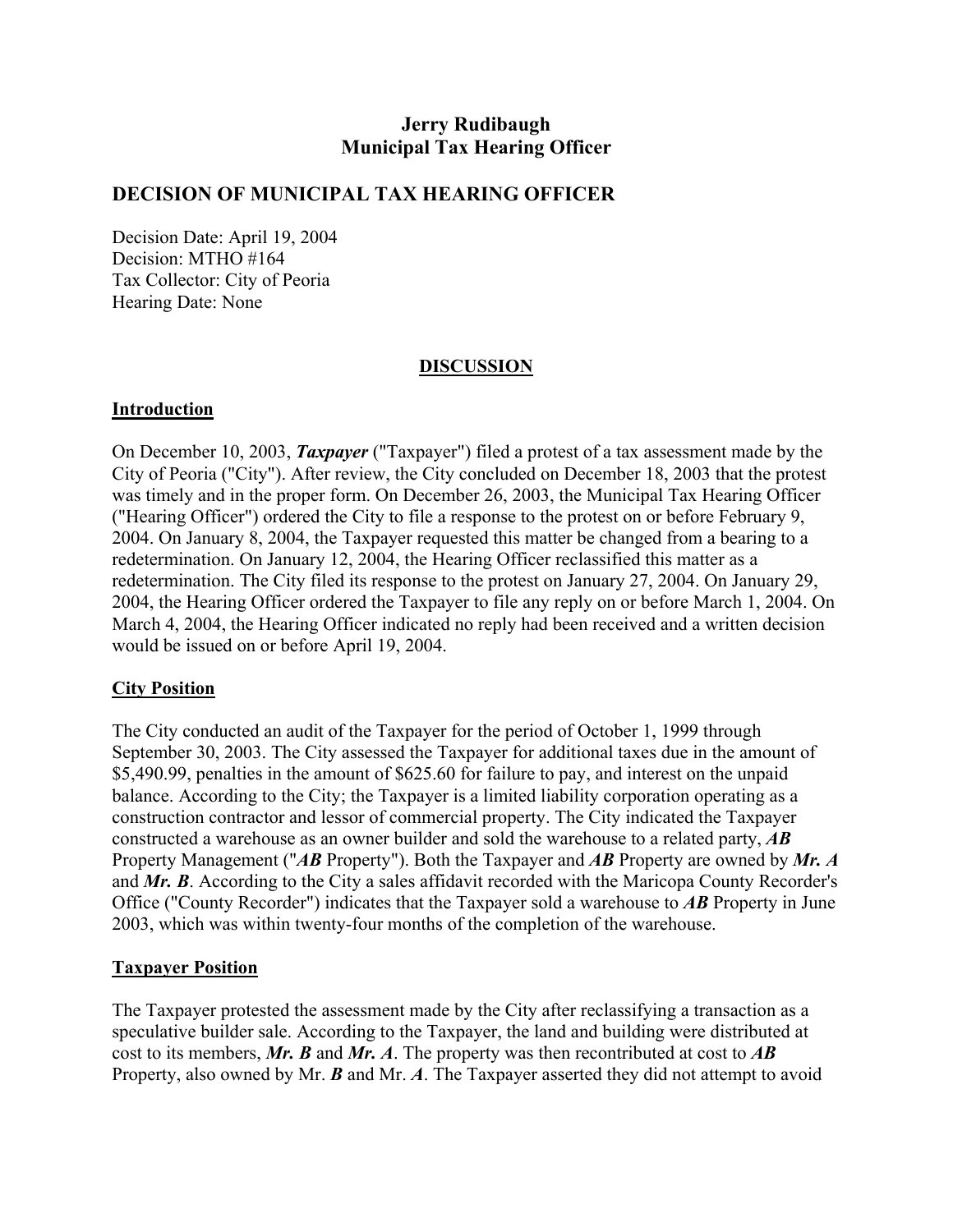sales taxes or change equitable ownership. In addition, the Taxpayer indicated they acted on the advice of legal and financial advisors.

## **ANALYSIS**

City Code Section 12-416 ("Section 416") imposes a tax on the gross income on property sold by a speculative builder. Sales are defined in the Code as being a "transfer of title" or a "change in equitable ownership". While there was no change in equitable ownership, there was a transfer of title and thus a sale pursuant to Section 416. While there was no exchange of monies, Section 210 allows the City to estimate the market value when the exchange is between affiliated companies. We have received no evidence that the City estimate did not reflect -market value. Based on the above, we conclude that the City's assessment of the warehouse transfer as a speculative builder sale was proper. As to the assessed penalties, we find the Taxpayer relied on legal and financial experts and as a result has demonstrated reasonable cause for failing to timely pay the taxes. Accordingly, all penalties are waived.

## **FINDINGS OF FACT**

- 1. On December 10, 2003, the Taxpayer filed a pr6test of a tax assessment made by the City.
- 2. After review, the City concluded on December 18, 2003 that the protest was timely and in proper form.
- 3. On December 26, 2003, the Hearing Officer ordered the City to file a response to the protest on or before February 9, 2004.
- 4. On January 8, 2004, the Taxpayer requested this matter be changed from a hearing to a redetermination.
- 5. On January 12, 2004, the Hearing Officer reclassified this matter as a redetermination.
- 6. The City filed its response to the protest on January 27, 2004.
- 7. On January 29, 2004, the Hearing Officer ordered the Taxpayer to file any reply on or before March 1, 2004.
- 8. On March 4, 2004, the Hearing Officer indicated no reply had been received and a written Decision would be issued on or before April 19, 2004.
- 9. The City conducted an audit of the Taxpayer for the period October 1, 1999 through September 20, 2003.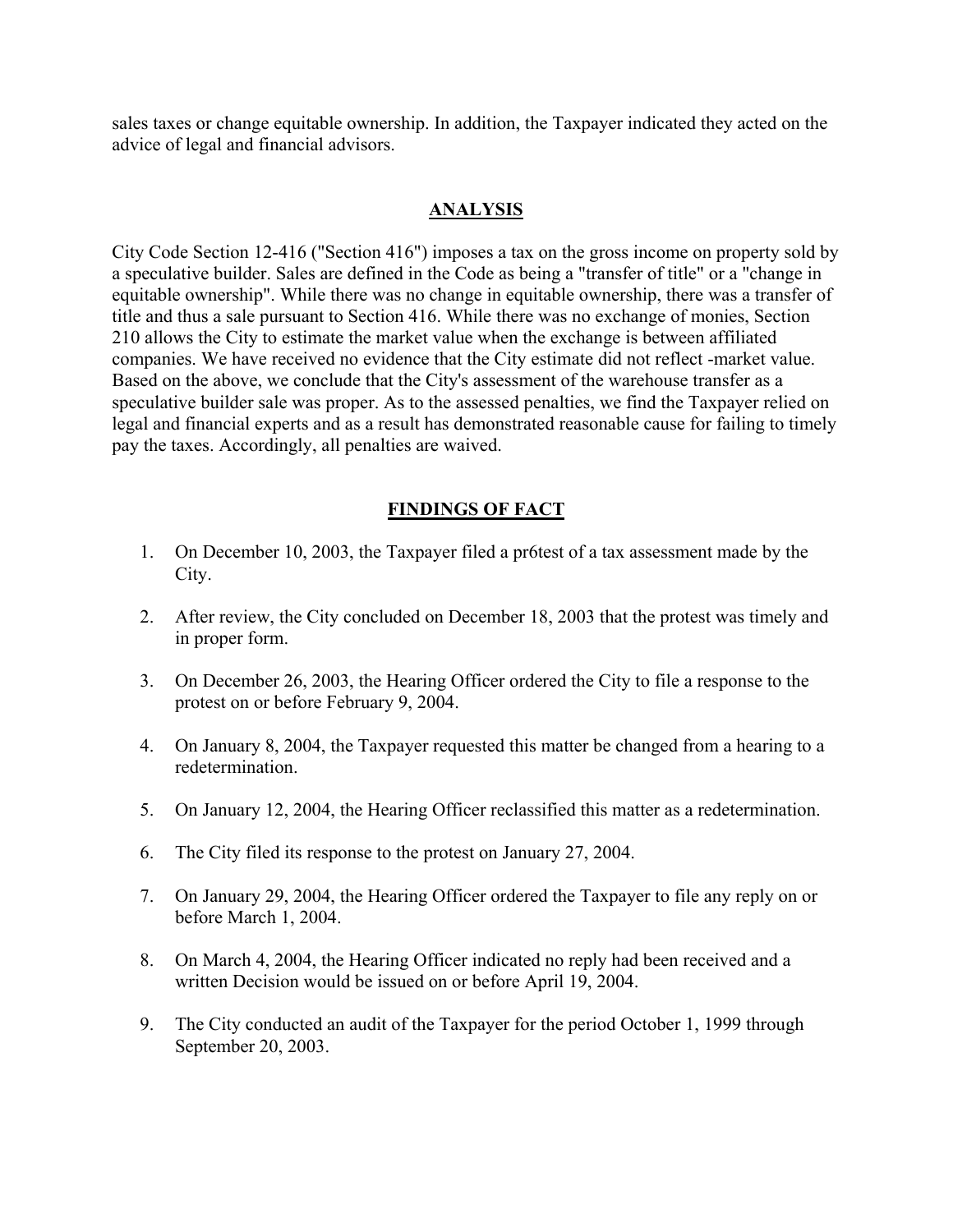- 10. The City assessed the Taxpayer for additional taxes due in the amount of \$5,490.99, penalties in the amount of \$625.60 for failure to pay, and interest on the unpaid balance.
- 11. The Taxpayer is a limited liability corporation operating as a construction contractor and lessor of commercial property.
- 12. The Taxpayer constructed a warehouse as an owner builder and transferred the warehouse to a related party within twenty-four months of substantial completion.
- 13. A sales affidavit recorded with the County Recorder indicates the Taxpayer sold a warehouse to *AB* Property in June 2003.
- 14. The Taxpayer relied on the advice of legal and financial advisors when ft transferred the warehouse to *AB* Property.

## **CONCLUSIONS OF LAW**

- 1. Pursuant to ARS Section 42-6056, the Municipal Tax Hearing Officer is to hear all renews of petitions for hearing or redetermination under the Model City Tax Code.
- 2. Section 416 imposes a tax on the gross income on property sold by a speculative builder.
- 3. The Code defines a sale as being a "transfer of title" or a "change in equitable ownership."
- 4. The transfer from the Taxpayer to *AB* Property was a sale under the provisions of Section 416.
- 5. Section 210 allows the City to estimate the market value when there is an exchange between affiliated companies.
- 6. There was no evidence to show that the City did not utilize a reasonable estimate of the market value of the warehouse.
- 7. The Taxpayer has demonstrated reasonable cause for failing to timely pay taxes on the transfer of the warehouse.
- 8. The Taxpayer's protest should be denied with the exception of the penalties as discussed herein.